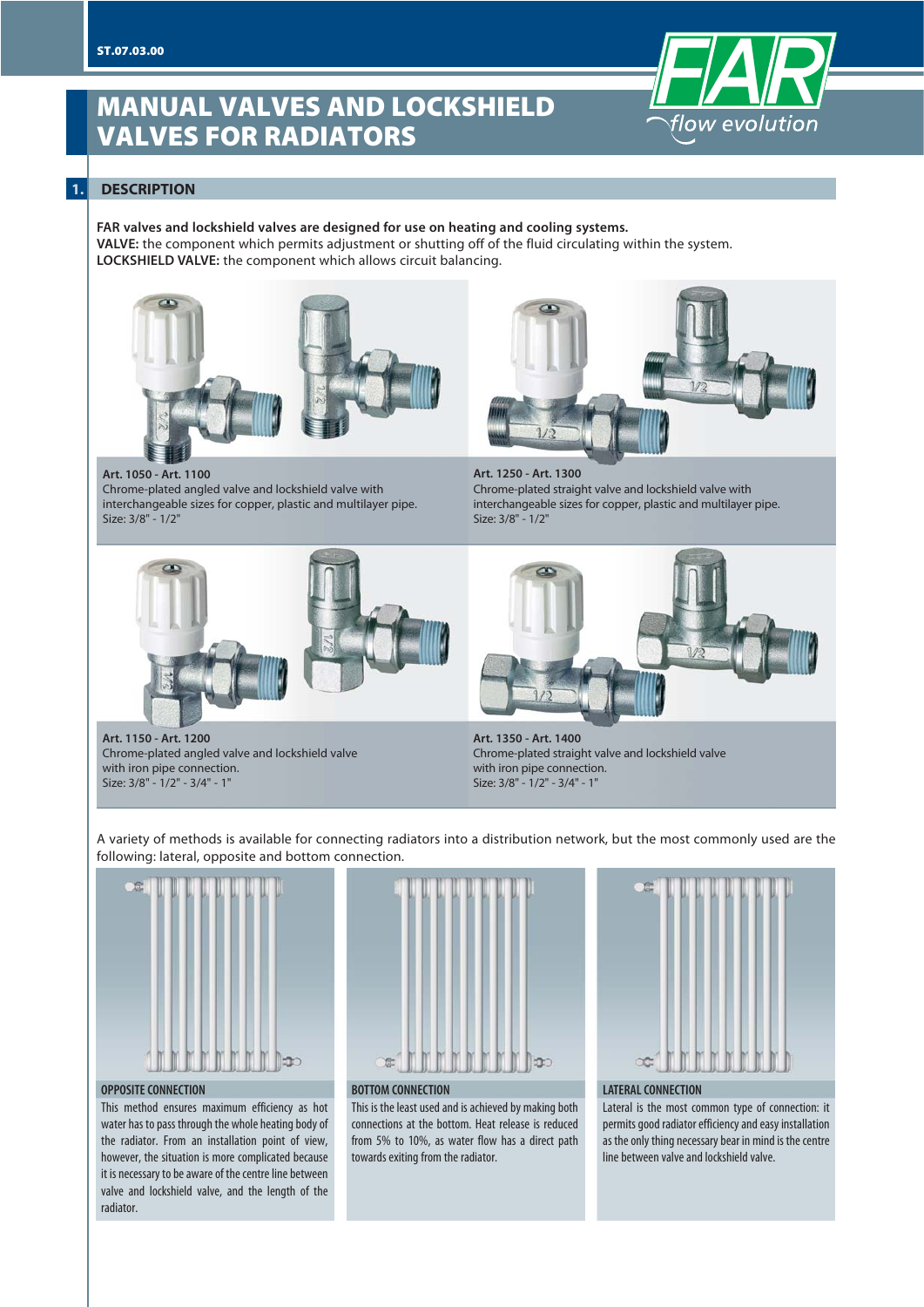# **2. CONSTRUCTION FEATURES**



**METALLIC SEALING**

**SEALING O-RING**



Terminals have a conical thread to optimize the seal and are provided with a special soft film - Loctite® Dri-Seal5061- which guarantees an effective seal on standard threading. If necessary, it is possible to apply the film with other common types of sealing system.<br>CONICAL THREAD

**WITH SEALING FILM HPF SEAT**



The seal between terminal and valve body is achieved by a HPF seat, which guarantees both reliability and durability.



An effective seal is ensured within the valve body by means of a stuffing box with an internal O-ring, while in the lockshield valve it is achieved by two O-rings located on the stem. During assembly the two O-rings are oiled, thus creating a lubricated zone between them, which avoids shutter locking.



# **3.** CONSTRUCTION MATERIALS





| 1. Valve body                  | CW617N brass | 1. Lockshield valve body       | CW617N brass |
|--------------------------------|--------------|--------------------------------|--------------|
| 2. Shutter                     | CW614N brass | 2. Shutter                     | CW614N brass |
| 3. Body                        | CW614N brass | 3. Body                        | CW614N brass |
| 4. Manual regulating valve     | ABS          | 4. Regulating screw            | CW614N brass |
| 5. Stuffing box ring           | CW614N brass | 5 Anti-tamper cap              | CW617N brass |
| 6. Stuffing box                | <b>PTFE</b>  | 6. Sealing O-rings             | <b>EPDM</b>  |
| 7. Sealing O-rings             | EPDM         | 7. Valve-terminal sealing seat | <b>HPF</b>   |
| 8. Valve-terminal sealing seat | <b>HPF</b>   | 8. Terminal                    | CW617N brass |
| 9. Terminal body               | CW617N brass | 9. Terminal tightening nut     | CW617N brass |
| 10. Terminal tightening nut    | CW617N brass |                                |              |

# **4. INSTALLATION COMPONENTS**

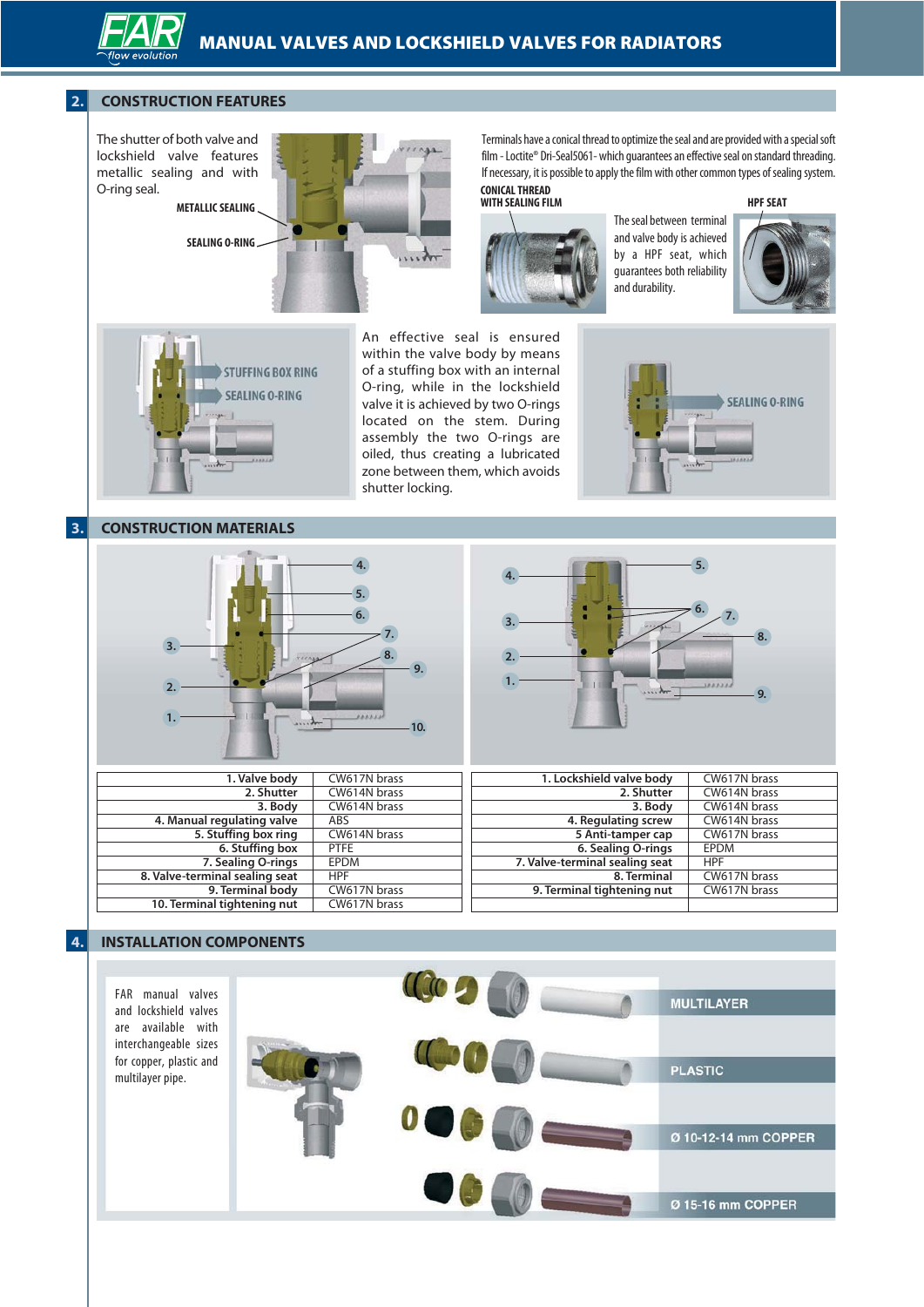

# **In order to make installation easier, FAR offers a range of accessories:**

| <b>ART. 8820</b> | <b>CHROME-PLATED TELESCOPIC TERMINAL</b><br>To cover the distance between valve and radiator<br>3/8": extension from 32 mm to 55 mm<br>1/2": extension from 35 mm to 60 mm                           |  |
|------------------|------------------------------------------------------------------------------------------------------------------------------------------------------------------------------------------------------|--|
| <b>ART. 8850</b> | <b>CHROME-PLATED STRAIGHT EXTENSION</b><br>WITH INTERCHANGEABLE CONNECTION<br>Available with 30-35-40 mm extension<br>Also available with $\varnothing$ 18 and 22 mm connection kit for copper pipe. |  |
| <b>ART. 8865</b> | <b>CHROME-PLATED REDUCER COMPLETE</b><br><b>WITH SEALING GASKET</b><br>Permits changing a FAR 24x19 female thread<br>in a 1/2" – 3/4" male flat faced or eurokonus thread                            |  |
| <b>ART. 8870</b> | <b>CHROME-PLATED REDUCER</b><br><b>COMPLETE WITH SEALING GASKET</b><br>Permits changing a FAR 24x19 female thread<br>in a 1/2" female thread                                                         |  |
| <b>ART. 8900</b> | <b>CHROME-PLATED SPECIAL ELBOW WITH</b><br><b>INTERCHANGEABLE SIZE AND Ø 16 CUT PIPE</b><br>Available with 30 and 100 mm length                                                                      |  |
| <b>ART. 5560</b> | <b>ECCENTRIC FITTING</b><br>Available sizes: 1-2-3-4-5-6 cm<br>with 3/8"-1/2"-3/4" thread,<br>female-female and male-female versions.                                                                |  |

# **5. DIMENSIONAL FEATURES**



 $135034$  G3/4 G3/4 64 64 1350 1 G1 G1 73 68 39 1400 34 G3/4 G3/4

 $1400$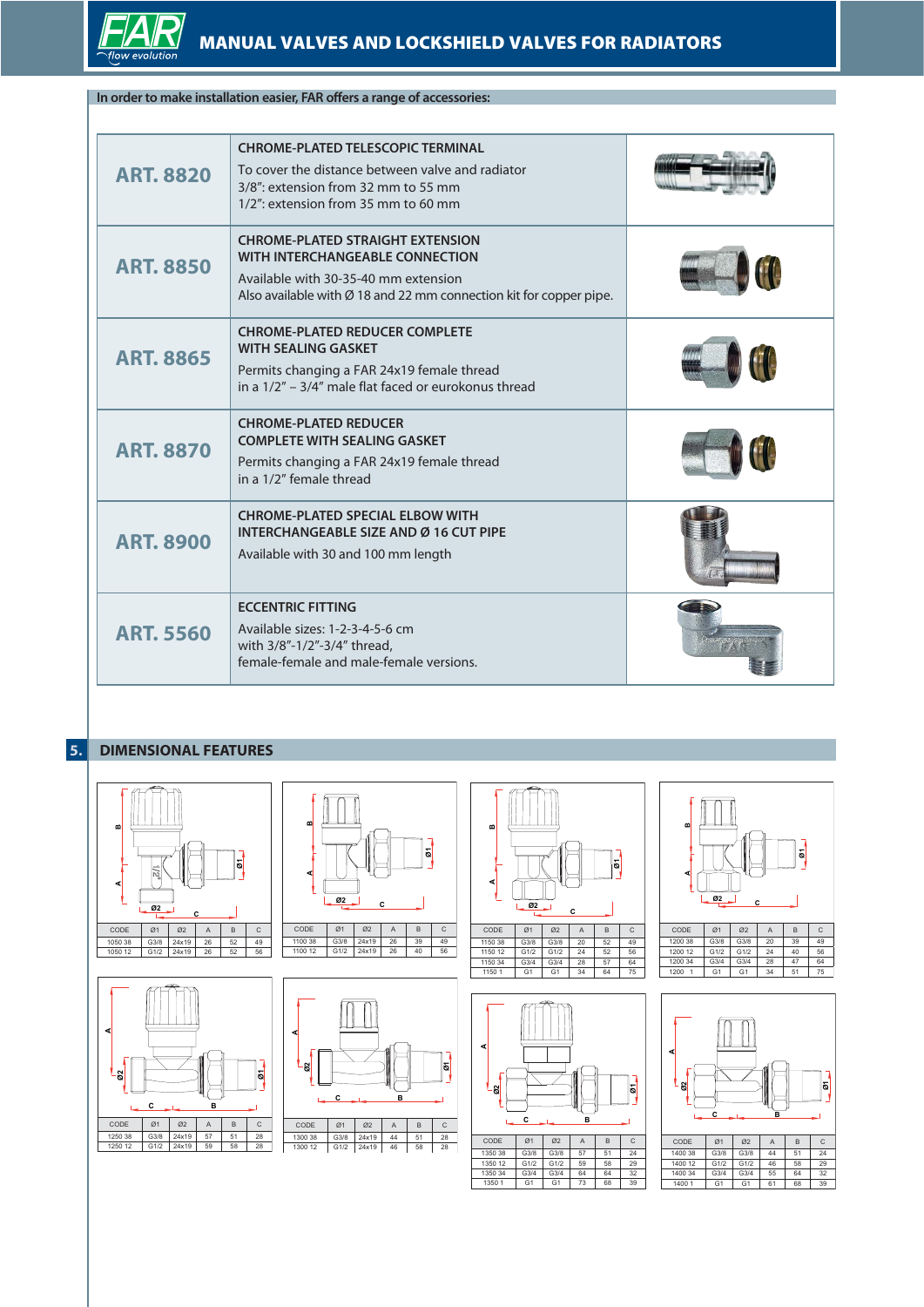# **6. FLUID DYNAMIC FEATURES**

flow



### **Art. 1050 12 - 1150 12**









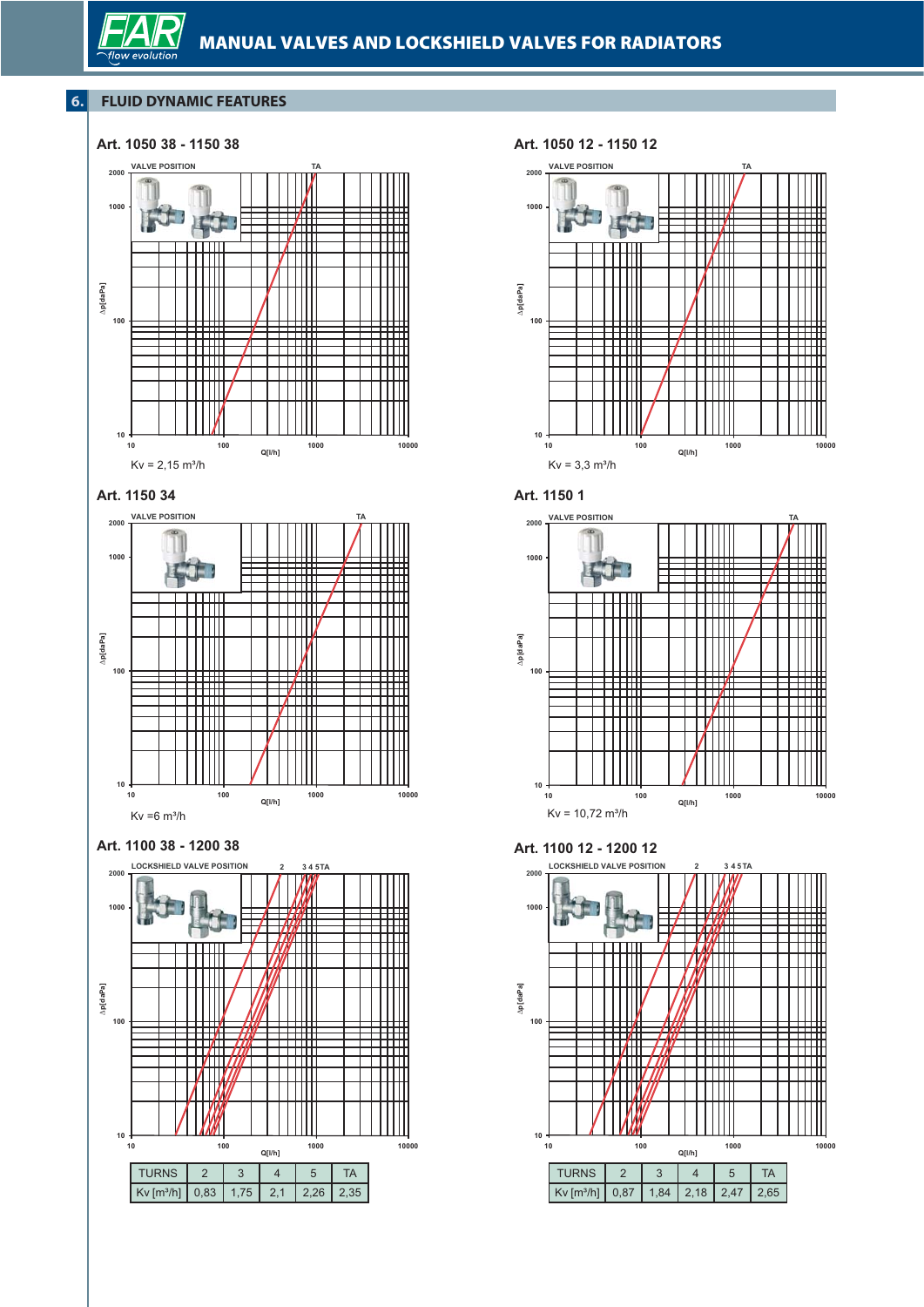